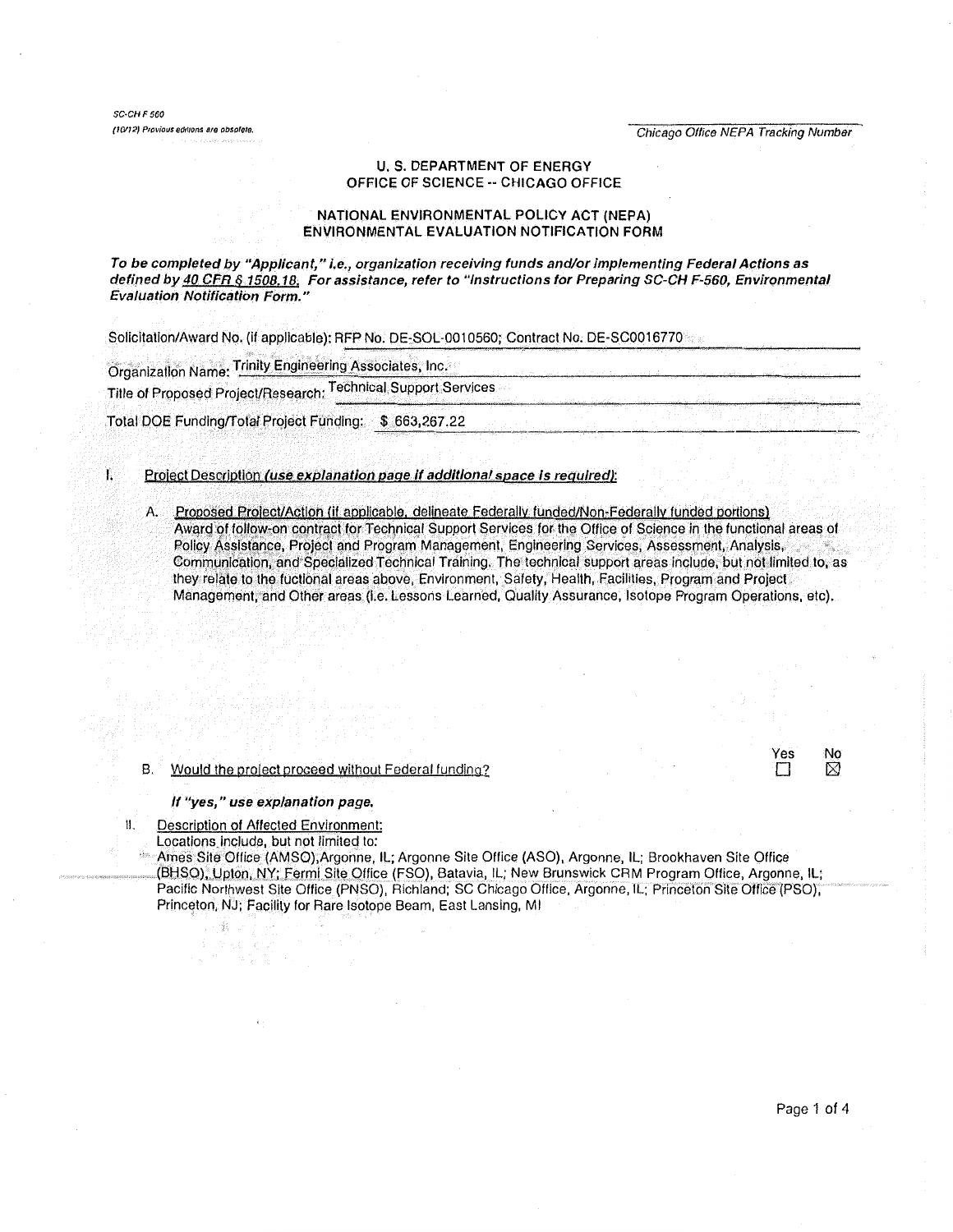Ill. Preliminary Questions: A. Is the DOE-funded work routinely administrative or entirely advisory or a "paper study?" *If* **"Yes", ensure that the description in Section** I **reflects this and go directly to Section V.**  B. Is there any potential whatsoever for: **Provide an explanation for each "Yes" response.**  1. Work to be pertormeg outdoors? 2. Major modification of a building interior?<br>3. Threat of violation of applicable statutory Threat of violation of applicable statutory, regulatory, or permit requirements for environment, safety, and health? 4. Siting, construction or major expansion of waste treatment, storage, or disposal facilities? s. Disturbance to hazardous substances, pollutants, or contaminants preexisting in the environment? 6. The presence of any environmentally-sensitive resources?<br>7. Potential for high consequence impacts to human health or 7. Potential for high consequence impacts to human health or the environment?<br>8. The work being connected to another existing/proposed activity that could pot The work being connected to another existing/proposed activity that could potentially create a significant impact? 9. Nearby past, present, and/or reasonably foreseeable future actions such that collectively significant impacts could result? 10, Scientific or public controversy over whether impacts could be significant? Yes No<br>N  $\boxtimes$ Yes No  $\frac{\square}{\square}$  $\Box$ 9]  $\Box$   $\boxtimes$  $\Box$   $\boxtimes$  $\square$  18]  $\Box$  28 H 日<br>1 図  $\Box$  2  $\Box \qquad \boxtimes$ 

*If* **"No" to Al.l. Section 111.B. questions, go directly to Section V.** 

# IV. Potential Environmental Effects:

### **Provide an explanation for each "Yes" response.**

A. Sensitive Resources: . Could the proposed action potentially result in changes and/or disturbances to any of the following resources?

|             |                                                                                | res | N٥          |
|-------------|--------------------------------------------------------------------------------|-----|-------------|
| 1.          | Threatened/Endangered Species and/or Critical Habitats                         |     | XXX         |
| 2.          | Other Protected Species (e.g., Burros, Migratory Birds)                        |     |             |
| 3.          | Sensitive Environments (e.g., Tundra/Coral Reefs/Rain Forests)                 |     |             |
| 4.          | Cultural or Historic Resources                                                 |     |             |
| 5.          | Important Farmland                                                             |     |             |
| 6.          | Non-Attainment Areas for Ambient Air Quality Standards                         |     | $\boxtimes$ |
|             | Class   Air Quality Control Region                                             |     | XX          |
| 8.          | Special Sources of Groundwater (e.g. Sole Source Aquifer)                      |     |             |
| $^\circ$ 9. | Navigable Air Space Commission and the second commission of                    |     |             |
| 10.         | Coastal Zones                                                                  |     |             |
| 11.         | Areas with Special National Designation (e.g. National Forests, Parks, Trails) |     |             |
| 12.         | Floodplains and/or Wetlands                                                    |     |             |
|             |                                                                                |     |             |

Chicago Office NEPA Tracking Number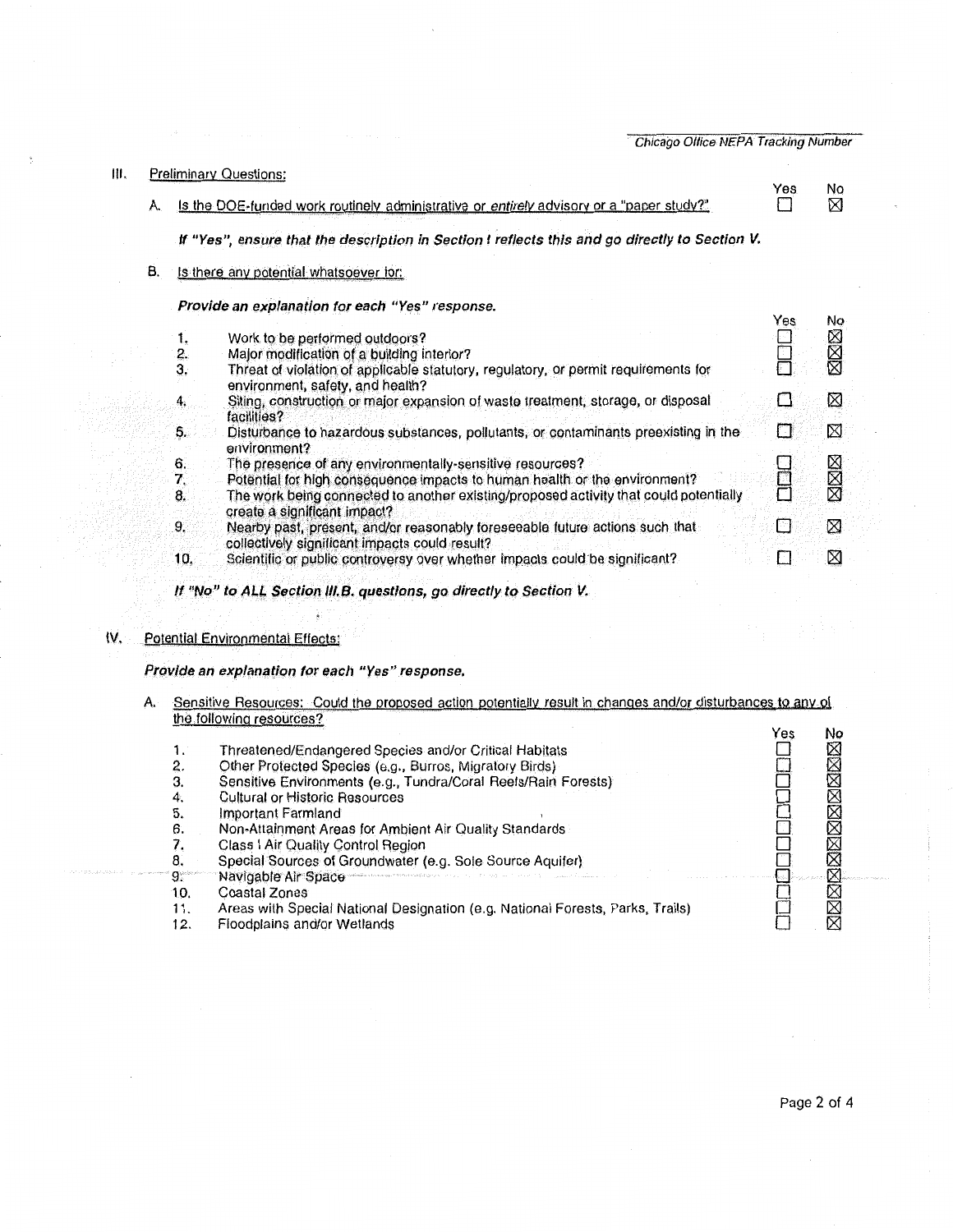Chicago Office NEPA Tracking Number

|    |    | activities?              |                                                                                                                                                                                                                                                                                   |     |                                        |  |
|----|----|--------------------------|-----------------------------------------------------------------------------------------------------------------------------------------------------------------------------------------------------------------------------------------------------------------------------------|-----|----------------------------------------|--|
|    |    | 13.                      | Natural Resource Damage Assessments                                                                                                                                                                                                                                               | Yes | No                                     |  |
|    |    | 14.                      | Invasive Species or Exotic Organisms                                                                                                                                                                                                                                              |     | <b>NNARRANA MARANA NA SERANG NA NA</b> |  |
|    |    | 15.                      | <b>Noxious Weeds</b>                                                                                                                                                                                                                                                              |     |                                        |  |
|    |    | 16.                      | Clearing or Excavation (indicate if greater than one acre)                                                                                                                                                                                                                        |     |                                        |  |
|    |    | 17.                      | Dredge or Fill (under Clean Water Act, Section 404, greater than one acre)                                                                                                                                                                                                        |     |                                        |  |
|    |    | 18.                      | Noise (in excess of regulations)                                                                                                                                                                                                                                                  |     |                                        |  |
|    |    | 19.                      | <b>Asbestos Removal</b>                                                                                                                                                                                                                                                           |     |                                        |  |
|    |    | 20,                      | Polychlorinated biphenyls (PCBs)                                                                                                                                                                                                                                                  |     |                                        |  |
|    |    | 21.                      | Import, Manufacture, or Processing of Toxic Substances                                                                                                                                                                                                                            |     |                                        |  |
|    |    | 22.                      | <b>Chemical Storage/Use</b>                                                                                                                                                                                                                                                       |     |                                        |  |
|    |    | 23.                      | Pesticide Use                                                                                                                                                                                                                                                                     |     |                                        |  |
|    |    | 24.                      | Hazardous, Toxic, or Criteria Pollutant Air Emissions                                                                                                                                                                                                                             |     |                                        |  |
|    |    | 25.                      | <b>Liquid Effluents</b>                                                                                                                                                                                                                                                           |     |                                        |  |
|    |    | 26.                      | Spill Prevention/Surface Water Protection                                                                                                                                                                                                                                         |     |                                        |  |
|    |    | 27.                      | Underground Injection                                                                                                                                                                                                                                                             |     |                                        |  |
|    |    | 28.                      | Hazardous Waste                                                                                                                                                                                                                                                                   |     |                                        |  |
|    |    | 29.                      | <b>Underground Storage Tanks</b>                                                                                                                                                                                                                                                  |     |                                        |  |
|    |    | 30.                      | Radioactive or Radioactive Mixed Waste                                                                                                                                                                                                                                            |     |                                        |  |
|    |    | 31.                      | <b>Radiation Exposure</b>                                                                                                                                                                                                                                                         |     |                                        |  |
|    |    | 32.                      | <b>Nanoscale Materials</b>                                                                                                                                                                                                                                                        |     |                                        |  |
|    |    | 33.                      | Genetically Engineered Microorganisms/Plants or Synthetic Biology?                                                                                                                                                                                                                |     |                                        |  |
|    |    | 34.                      | <b>Ozone Depleting Substances</b>                                                                                                                                                                                                                                                 |     |                                        |  |
|    |    | 35.                      | <b>Greenhouse Gas Generation/Sustainability</b>                                                                                                                                                                                                                                   |     |                                        |  |
|    |    | 36.                      | Off-Road Vehicles                                                                                                                                                                                                                                                                 |     |                                        |  |
|    |    | 37                       | <b>Biosafety Level 3-4 Laboratory</b>                                                                                                                                                                                                                                             |     |                                        |  |
|    | O. |                          | Other Relevant Information: Would the proposed action involve the following?                                                                                                                                                                                                      | Yes | No                                     |  |
|    |    | 38.<br>39.<br>40.<br>41. | Existing, Modified, or New Federal/State Permits<br>Disproportionate Nearby Presence of Minority and/or Low Income Populations<br>Action/Involvement of Another Federal Agency (e.g. Ilcense/permit, funding, approval)<br>Action of a State Agency in a State with NEPA-type law |     | 区区区区区区                                 |  |
|    |    | 42.                      | <b>Public Utilities/Services</b>                                                                                                                                                                                                                                                  |     |                                        |  |
|    |    | 43.                      | Depletion of a Non-Renewable Resource                                                                                                                                                                                                                                             |     |                                        |  |
|    |    | 44.                      | Other Pertinent Information Which Could Impact Human Health or the Environment                                                                                                                                                                                                    |     |                                        |  |
|    |    |                          |                                                                                                                                                                                                                                                                                   |     |                                        |  |
| V. |    |                          | Applicant Certification that to the best of their knowledge all information provided on this form is accurate:                                                                                                                                                                    |     |                                        |  |
|    |    |                          |                                                                                                                                                                                                                                                                                   | Yes | No                                     |  |
|    |    |                          | Does this disclosure contain classified, confidential, or other exempt information that DOE would<br>not be obligated to disclose pursuant to the Freedom of Information Act?                                                                                                     | П   | ⊠                                      |  |
|    | А. |                          | Organization Official (Name and Title):<br>Subsequently and the contract of the contract of the contract of the contract of the contract of the contract of the contract of the contract of the contract of the contract of the                                                   |     |                                        |  |
|    |    |                          | Signature: <u>contract and the set of the set of the set of the set of the set of the set of the set of the set of the set of the set of the set of the set of the set of the set of the set of the set of the set of the set of</u><br>Date:                                     |     |                                        |  |
|    |    | e-mail:                  |                                                                                                                                                                                                                                                                                   |     |                                        |  |
|    |    |                          |                                                                                                                                                                                                                                                                                   |     |                                        |  |
|    | Β. |                          | Optional Secondary Approval (Name and Title): Charles Contract Contract Contract Contract Contract Contract Co                                                                                                                                                                    |     |                                        |  |
|    |    |                          |                                                                                                                                                                                                                                                                                   |     |                                        |  |
|    |    |                          |                                                                                                                                                                                                                                                                                   |     |                                        |  |
|    |    |                          |                                                                                                                                                                                                                                                                                   |     | Page 3 of 4                            |  |

B. Regulated Substances/Activities: Would the proposed action involve any of the following regulated Items or